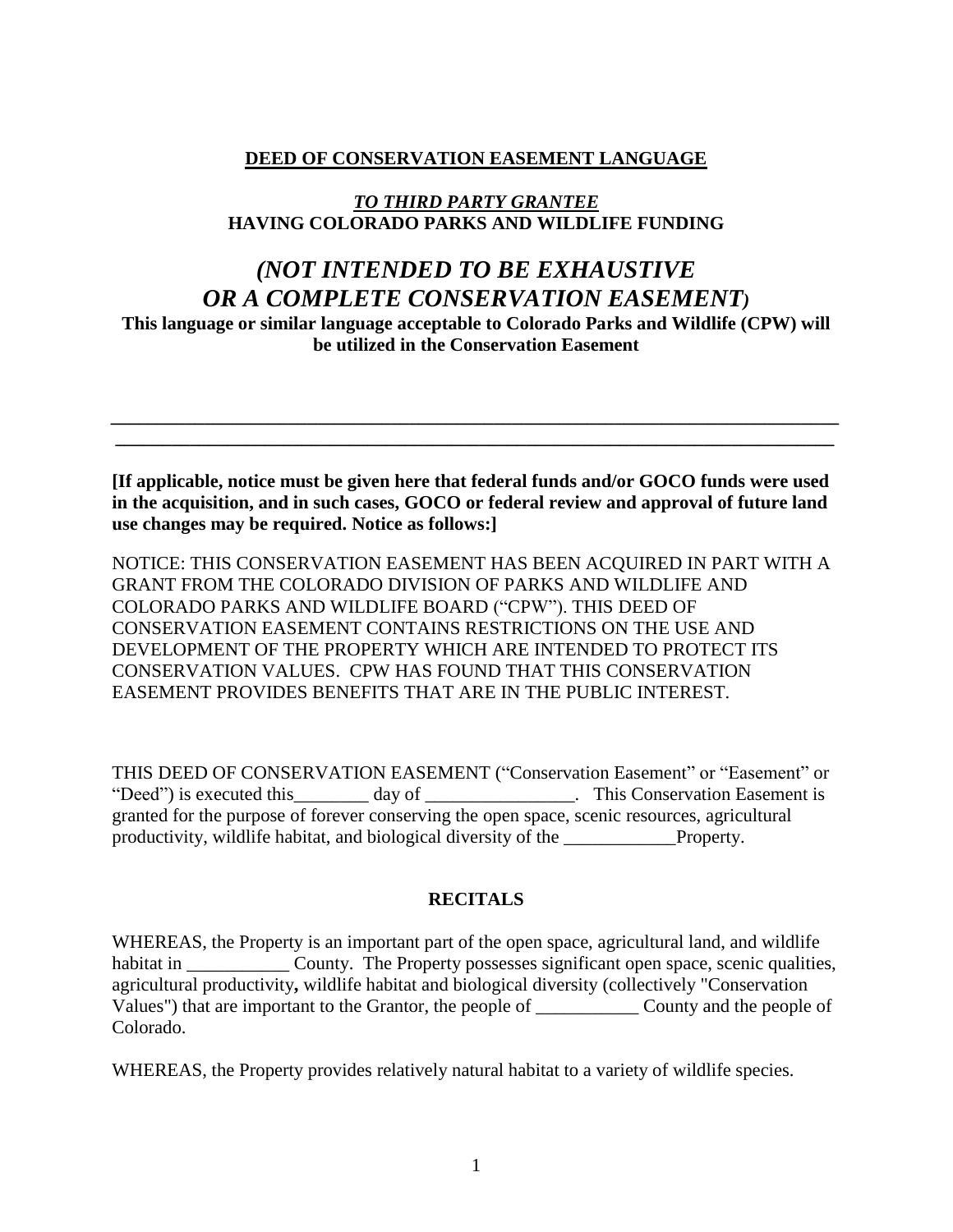WHEREAS, Grantor intends that the Conservation Values of the Property be preserved and maintained by the continuation of the general land use patterns, including without limitation, those relating to ranching and farming activities existing at the time of the grant of this Conservation Easement and future farming and ranching activities that do not materially impair the Conservation Values of the Property.

The purpose of this Easement ("Purpose") is to enable the Property to retain, in perpetuity, predominately its open space qualities, agricultural productivity, scenic qualities, wildlife habitat and biological diversity ("Conservation Values") as evidenced by the Baseline Documentation Report described below, for conservation purposes and for agricultural purposes. This Easement is also intended to prevent any use of the Property which will materially impair or interfere with the Conservation Values.

In order to establish the present condition of the Property's relatively natural habitat, and its wildlife, scenic and open space resources, so as to be able to properly monitor future uses of the Property and assure compliance with the terms hereof, the parties have prepared a Baseline inventory of the Property's relevant features and conditions (the "Report"). The Report may include, but need not be limited to, aerial photographs, topographical maps, wildlife habitat and migration maps, measures of the quality of ground cover on grazing areas, maps indicating the extent of agricultural uses, and botanical and wildlife photographs and reports. The Report shall be completed by the time of closing and signed by all parties to the transaction. The parties hereto acknowledge and agree that in the event a controversy arises with respect to the nature and extent of Grantor's historical and present use or the physical condition of the Property subject to this Easement as of the date thereof, the parties shall not be foreclosed from utilizing all other relevant or material documents, surveys, reports, and other evidence to assist in the resolution of the controversy.

The Property shall be managed in accordance with a Management Plan, a final copy of which is attached hereto, and incorporated herein, and signed by Grantor, Grantee, and Colorado Parks and Wildlife ("CPW"). The Management Plan shall be reviewed at least every five (5) years and updated if the Grantor, Grantee, and CPW mutually agree that an update is necessary. The Management Plan is enforceable by Grantee and CPW pursuant to Paragraph \_\_\_\_\_ herein. Grantor and Grantee recognize that CPW has valuable expertise in the management of wildlife and wildlife habitat on the Property and therefore, the Management Plan shall not be updated or otherwise amended without CPW's written approval.

Unless otherwise specified, no right of access to the general public to any portion of the Property is conveyed by this Conservation Easement.

Grantor intends that CPW have certain rights of inspection and enforcement, as provided for herein.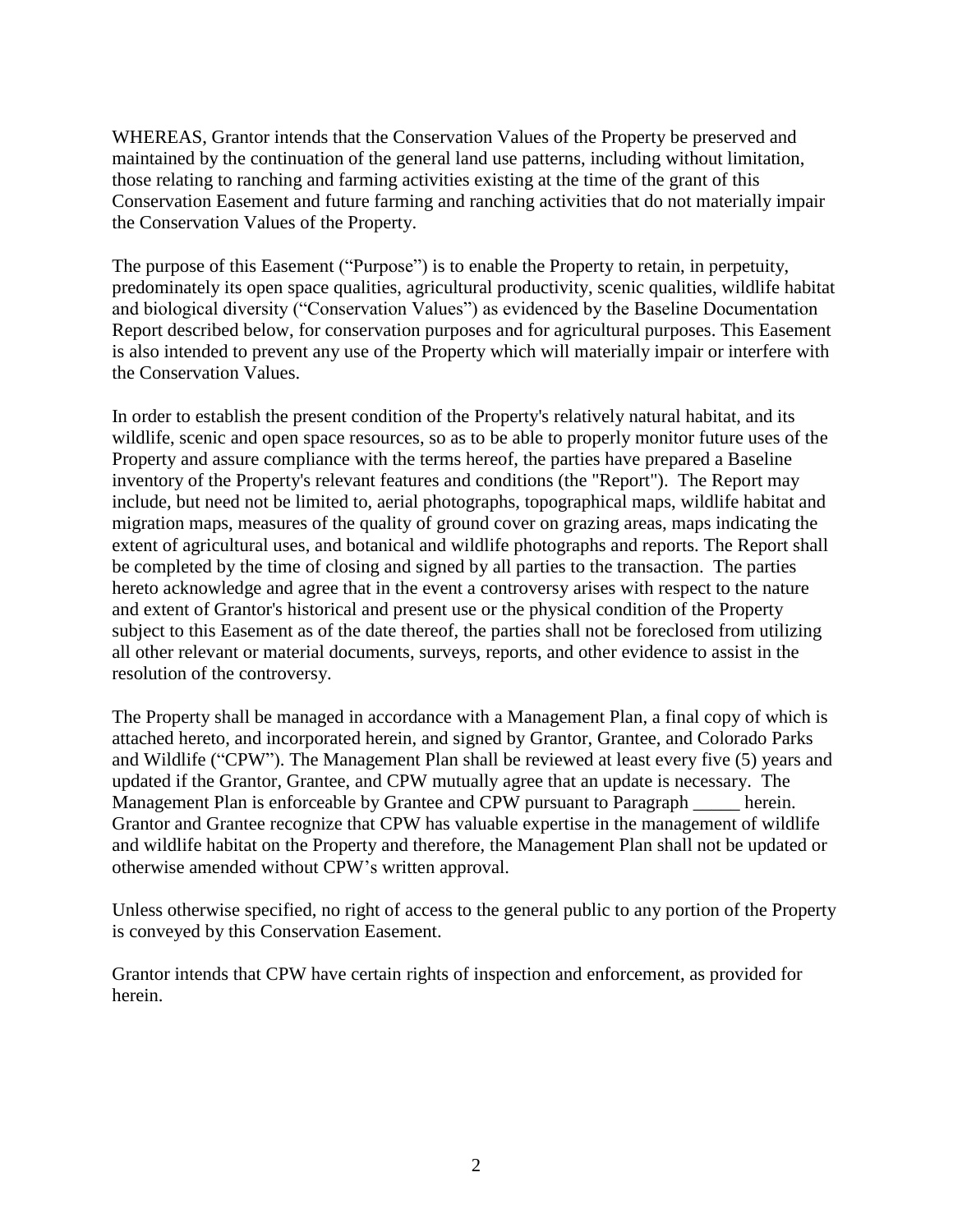#### **RIGHT OF ENTRY**

The CPW has the right to enter upon the Property at reasonable times in order to evaluate compliance with the terms of this Deed; provided that such entry shall be upon prior reasonable notice to Grantor, which shall typically be no less than forty-eight (48) hours advance notice, and CPW shall not unreasonably interfere with Grantor's use and quiet enjoyment of the Property.

*[Requirements to access and monitor the property (including water resources if applicable), in support of the conservation values identified for the property and consistent with the terms of the Conservation Easement, may vary considerably depending on, for example, overall management objectives and the wildlife species involved.* 

*CPW may reserve the right in the deed of Conservation Easement to monitor particularly sensitive wildlife populations and habitat. Monitoring protocols would be described in the Management Plan. The point would not be to duplicate a land trust's monitoring responsibilities and activities, but to bring CPW's expertise to bear in these sensitive wildlife situations, and only where and when needed to meet the agency's additional objectives and requirements.]* 

### **RIGHT OF ENFORCEMENT**

Grantee shall have the right to prevent and correct or require correction of violations of the terms of this Deed. With reasonable advance notice to Grantor (except in the case of any ongoing or imminent violation, in which case such notice is not required), Grantee, Grantee's agents, or CPW may enter the Property for the purpose of inspecting for violations.

If Grantee finds what it believes is a violation, Grantee may at its discretion take appropriate legal action. Upon discovery of any such violation, Grantee shall immediately notify Grantor and CPW in writing of the alleged violation. Except when an ongoing or imminent violation is causing material damage to or could irreversibly diminish or impair the Conservation Values of the Property, Grantee shall give Grantor written notice of the violation and sixty (60) days to correct it, before filing any legal action. If the parties cannot resolve the violation themselves, the parties may mutually agree to an alternative method of dispute resolution, such as meditation. If a court with jurisdiction determines that a violation may exist or has occurred, Grantee may obtain an injunction to stop it, temporarily or permanently, in addition to such other relief as the court deems appropriate. A court may also issue an injunction requiring Grantor to restore the Property to its condition prior to the violation. In any case where a court finds that a violation has occurred, Grantor shall reimburse Grantee for all its expenses incurred in stopping and correcting the violation, including but not limited to reasonable attorneys' fees. Any failure by Grantee to discover a violation or forbearance by the Grantee to exercise its rights under this Deed in the event of any breach of any term of this Deed by Grantor shall not be deemed or construed to be a waiver by Grantee of such term of any subsequent breach of the same or any other term of this Deed or of any of Grantee's rights under this Deed. No